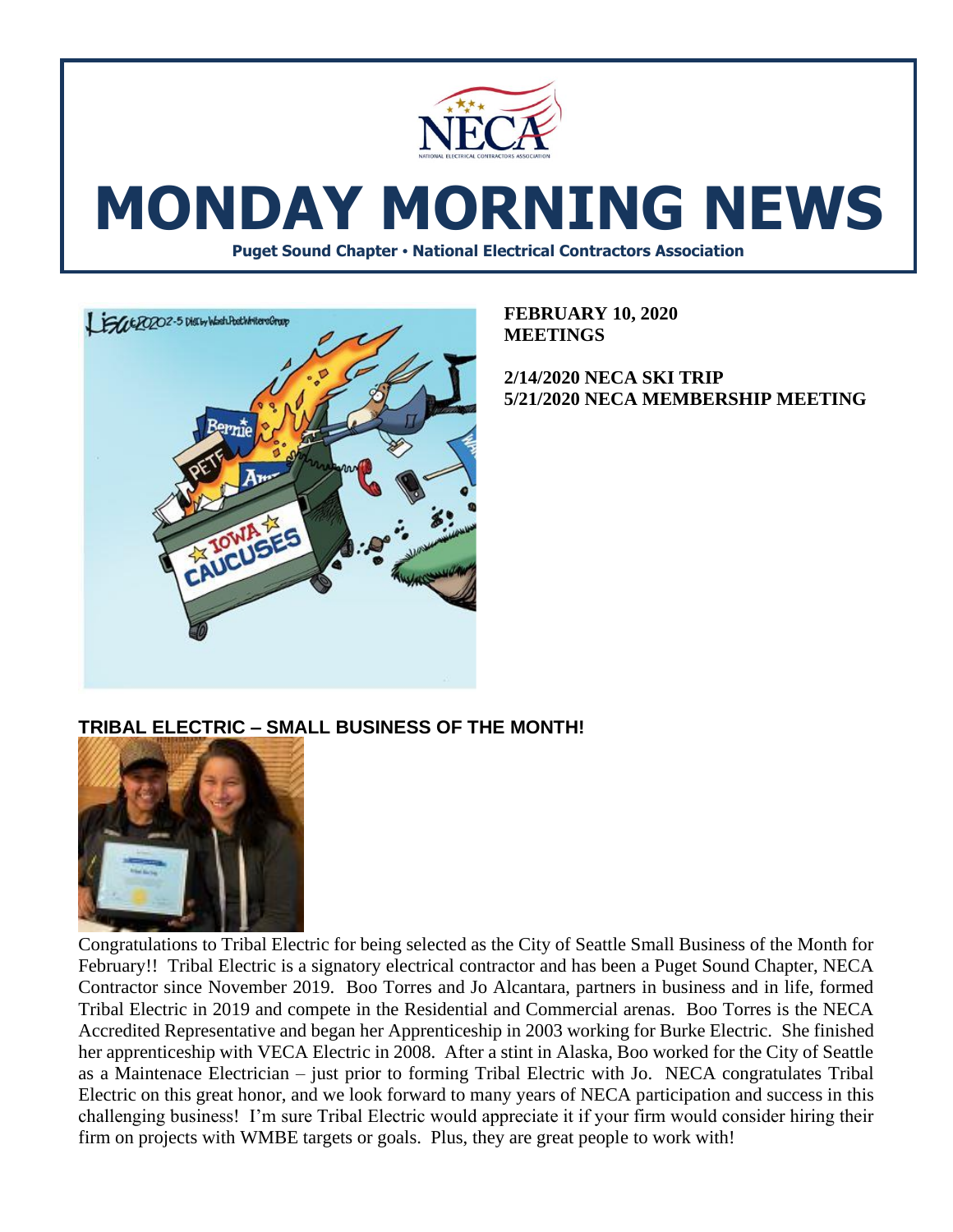#### **NECA TRANSPORTATION PREMIUM MAP – INSIDE CONSTRUCTION AGREEMENT ONLY!!**

As a reminder, NECA developed a useful tool to help contractors determine if work is being performed in the Transportation Premium Zone. The interactive map allows contractors to type in the address of a construction project, to determine if it is within the Premium Zone. If the project is within the Zone, a \$1.50 premium will be added to every hour worked, unless the firm is already paying for parking. To visit the interactive map, visit<http://zone.necaibew46.com/>**This applies only to the Inside Construction Agreement**!!



## **NECA BASIC ESTIMATING COURSE BEGINS FEBRUARY 25th – DON'T MISS OUT!**

Please sign up this week if you are interested in participating in the NECA Estimating Course. The course will again be taught by Harry Anderson from VECA Electric, and will begin on Tuesday, February 25<sup>th</sup>. Classes will be held at our NECA Office (16001 Aurora Avenue N., Suite 200, Shoreline, WA 98133), on Tuesday and Thursday evenings, 5:30 PM – 8:30 PM, for a period of 6 consecutive weeks. All course material will be provided by NECA. Harry's curriculum is very hands on and allows students to bid on real world types of projects. The course is designed to help in-office and field staff manage their work and help with productivity. Students will receive the NECA Manual of Labor Units, along with other class materials. The class is limited to 24 students, and will be filled on a first come, first served basis. The cost per student is \$275. To register, please contact [chris@necaseattle.org.](mailto:chris@necaseattle.org)

## **2020 NECA LEGISLATIVE CONFERENCE**

#### APRIL 27-29, 2020 • MANDARIN ORIENTAL • WASHINGTON, D.C.

#### WORK FOR SOLUTIONS. ADVOCATE FOR CHANGE. *MAKE A DIFFERENCE.*

Bigger and better in 2020, the National Legislative Conference and Political Leadership Council Summit is offering *more congressional meetings, more prestigious keynote speakers*, *more time for registrants to tell lawmakers their stories and more updates on legislation.* This annual meeting is the premiere legislative conference for electrical contractors to hear about the top issues affecting the industry and to meet the leaders who are working to provide real solutions. During the 3-day conference, participants will take part in high-level interactions with association leadership and Washington D.C.'s policy makers. Registrants will have the opportunity to represent their industry and business before Congress. In addition, registrants will take a deep dive into the issues impacting the electrical contracting industry and NECA testimonials. For those who have any interest in politics or how politics is impacting the Electrical Contracting Industry, this is a can't miss event. Call Chris at the NECA Office if you have questions or to register, visit [www.necanet.org.](http://www.necanet.org/)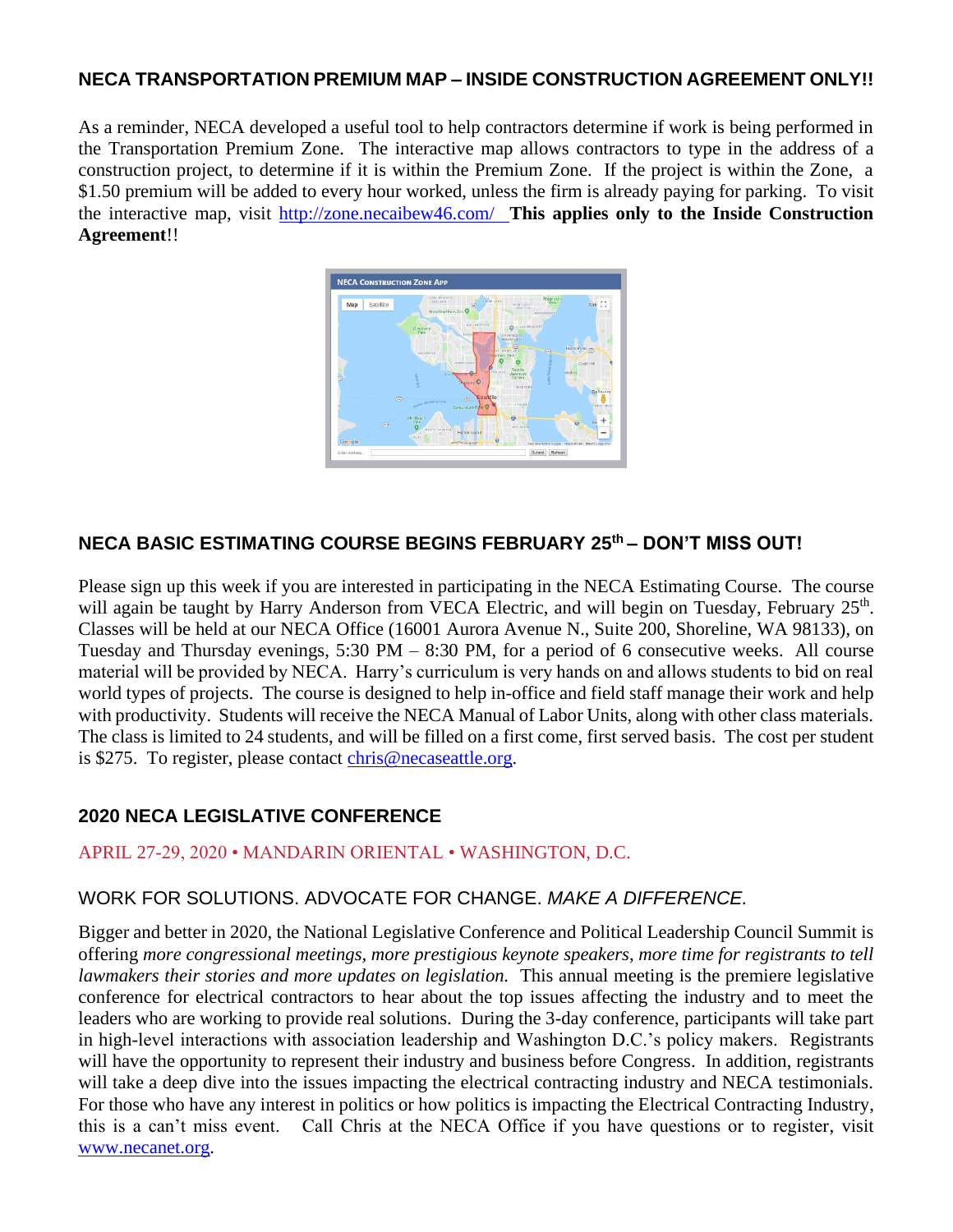

#### **LONGTIME SEATTLE COMMERCIAL CONSTRUCTION GROUP ACQUIRED BY BAY AREA FIRM**

Seattle-based Unimark Construction Group LLC and Servicemark LLC said Monday they have been bought by a Bay Area company, Skyline Construction Enterprises Inc. The deal clears the way for the Seattle companies to become employee-owned. Terms were not disclosed. Unimark is a 67-year-old tenant improvement general contractor with annual revenue of \$70 million. It is currently working on projects totaling 376,400 square feet, according to its website. Sister company Servicemark does minor office improvements. The Seattle companies will leverage the new ownership structure to scale up, said Unimark President Chris Henderson. In addition, the new owner offers succession planning and organizational support. "Most importantly, (Skyline's) employee stock ownership plan rewards the hard work of the entire team through employee-ownership, which the Unimark and Servicemark employees deserve," he said in a press release. This is a way to lure workers at a time when the construction industry struggles to find skilled employees. The Associated General Contractors of America reported last summer that 80 percent of surveyed companies had difficulty filling hourly craft positions, and that mirrored what was occurring statewide. Skyline Enterprises said it is one of the few commercial real estate and construction holding companies in the nation with an employee stock ownership plan. It's a qualified retirement plan in which employees receive shares in a trust that is funded by their company's stock, at no cost to the employee. Encouraging employees to have a greater stake in the company results in employees thinking and acting like owners and looking out for the best interest of clients, Skyline said. The acquisition formalizes the long-standing business relationship between the firms, which have shared clients and business relationships for years. Day-to-day business operations and teams at Unimark and Servicemark will remain the same, and the companies will still be recognized by their established band names. The acquisition does, however, provide Unimark and Servicemark access to additional in-house resources provided by Skyline's SkyService team, which handles human resources, legal, safety, finance, branding, sales, IT and security measures. This frees up the project-management and field teams to focus on project delivery.

#### **ASSOCIATE'S DEGREES, CERTIFICATIONS LEAD TO HIGHER MEDIAN EARNINGS THAN MANY BACHELOR'S DEGREES**